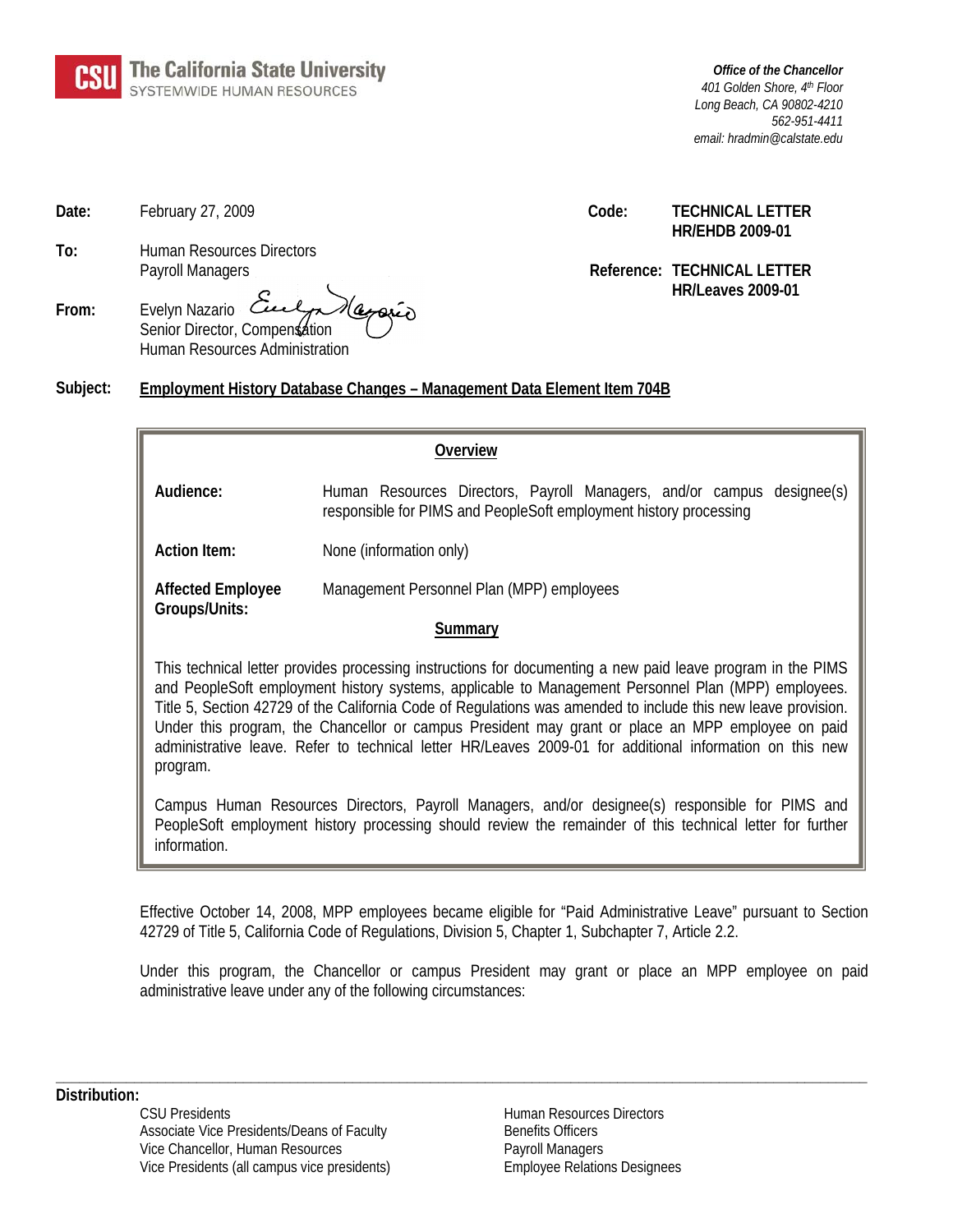#### **Pursuant to Section 42729 (a):**

Up to sixty (60) calendar days for reasons related to:

- 1. The safety or health of employees,
- 2. The prevention of the disruption of programs and/or operations,
- 3. An investigation of alleged misconduct by the employee or the employee's significant job performance issues, or
- 4. The best interest of the University.

The Chancellor or campus President may extend this leave for up to an additional sixty (60) calendar days in extraordinary circumstances deemed by the Chancellor or campus President to warrant such an extension.

#### **Pursuant to Section 42729 (b):**

Up to six (6) months to:

- 1. Develop, update or improve the employee's management or supervisory skills as part of a program or activity described in Title 5, Section 42727, or
- 2. Prepare an administrator with retreat rights to a faculty position to assume faculty responsibilities.

Employees continue to earn leave credits (e.g. sick, vacation) while on paid administrative leave. Section 42729 of Title 5 is available online via the [California Code of Regulations](http://government.westlaw.com/linkedslice/search/default.asp?tempinfo=find&RS=GVT1.0&VR=2.0&SP=CCR-1000) website.

### **The following processing instructions are provided in Attachment A:**

#### ⇒ **1. Employment History Processing – Coding for MPP Employees on Paid Administrative Leave**

Questions regarding this technical letter may be directed to systemwide Human Resources at (562) 951-4411. This technical letter is also available on Human Resources Administration's Web page at: [http://www.calstate.edu/HRAdm/memos.shtml.](http://www.calstate.edu/HRAdm/memos.shtml)

EN/vk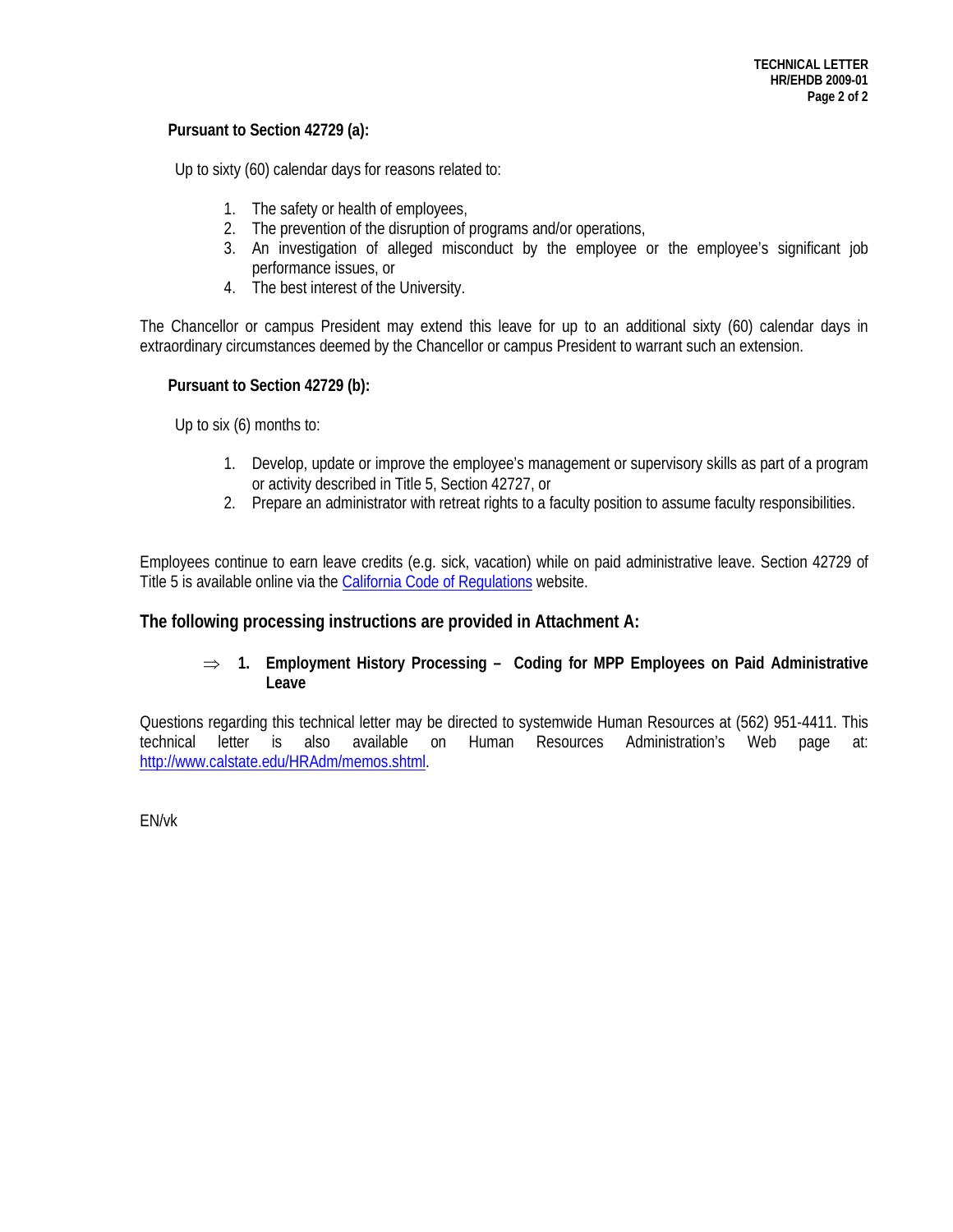## **PROCESSING INSTRUCTIONS**

# **1. Employment History Processing – Coding for MPP Employees on Paid Administrative Leave**

| <b>PAY SCALES IMPACT:</b>      |     |  |  |  |
|--------------------------------|-----|--|--|--|
| Change Summary:   N/A          |     |  |  |  |
| Class Code(s): N/A             |     |  |  |  |
| CBD:                           | N/A |  |  |  |
| Pay Scales Effective Date: N/A |     |  |  |  |
| Date in Production: N/A        |     |  |  |  |
| Pay Letter:                    | N/A |  |  |  |

| <b>EMPLOYMENT HISTORY (EH)/PAYROLL IMPACT:</b> |                                                                           |  |  |  |
|------------------------------------------------|---------------------------------------------------------------------------|--|--|--|
| Processing Responsibility:                     | Campus                                                                    |  |  |  |
| Processing Date(s):                            | N/A                                                                       |  |  |  |
| <b>Effective Date:</b>                         | Beginning October 14, 2008                                                |  |  |  |
| PIMS Transaction:                              | 704 (B)                                                                   |  |  |  |
| Detailed Transaction Code (Item 719)           | N/A                                                                       |  |  |  |
| EH Remarks (Item 215)                          | MPPLVE mmddyy                                                             |  |  |  |
|                                                | where mmddyy is the 2 digit month (mm), 2 digit day (dd) and 2 digit      |  |  |  |
|                                                | year (yy) representing the last day the employee will be on leave         |  |  |  |
| Pay Amount:                                    | N/A                                                                       |  |  |  |
| Pay Form:                                      | N/A                                                                       |  |  |  |
| Lump Sum Earnings ID:                          | N/A                                                                       |  |  |  |
| Employees on Leave:                            | N/A                                                                       |  |  |  |
| Additional Information:                        | $1_{\cdot}$<br>To place on Leave:                                         |  |  |  |
|                                                | Key enter transaction 704                                                 |  |  |  |
|                                                | Item $210$ = enter start date of leave                                    |  |  |  |
|                                                | Item $215$ = enter as stated above                                        |  |  |  |
|                                                | Item $704B = 42729a$ , or $42729b$ as appropriate                         |  |  |  |
|                                                | To return from Leave:<br>2.                                               |  |  |  |
|                                                | Key enter transaction 704                                                 |  |  |  |
|                                                | Item $210$ = enter end date of leave                                      |  |  |  |
|                                                | Item 215 = enter LVE EXTENDED if applicable                               |  |  |  |
|                                                | Item 704B = delete by keying "*" EOF key<br>$\bullet$                     |  |  |  |
|                                                | Item 704B information is a "carry-forward" item and will remain on<br>3.  |  |  |  |
|                                                | the employee's employment history record until otherwise                  |  |  |  |
|                                                | superseded or deleted.                                                    |  |  |  |
|                                                | Campuses are responsible for capturing the entire paid leave<br>4.        |  |  |  |
|                                                | period, regardless of the duration.                                       |  |  |  |
|                                                | If initial leave has been extended, enter Item 215 upon return from<br>5. |  |  |  |
|                                                | leave as noted under number 2 above.                                      |  |  |  |
| <b>SCO Personnel Letter:</b>                   | N/A                                                                       |  |  |  |